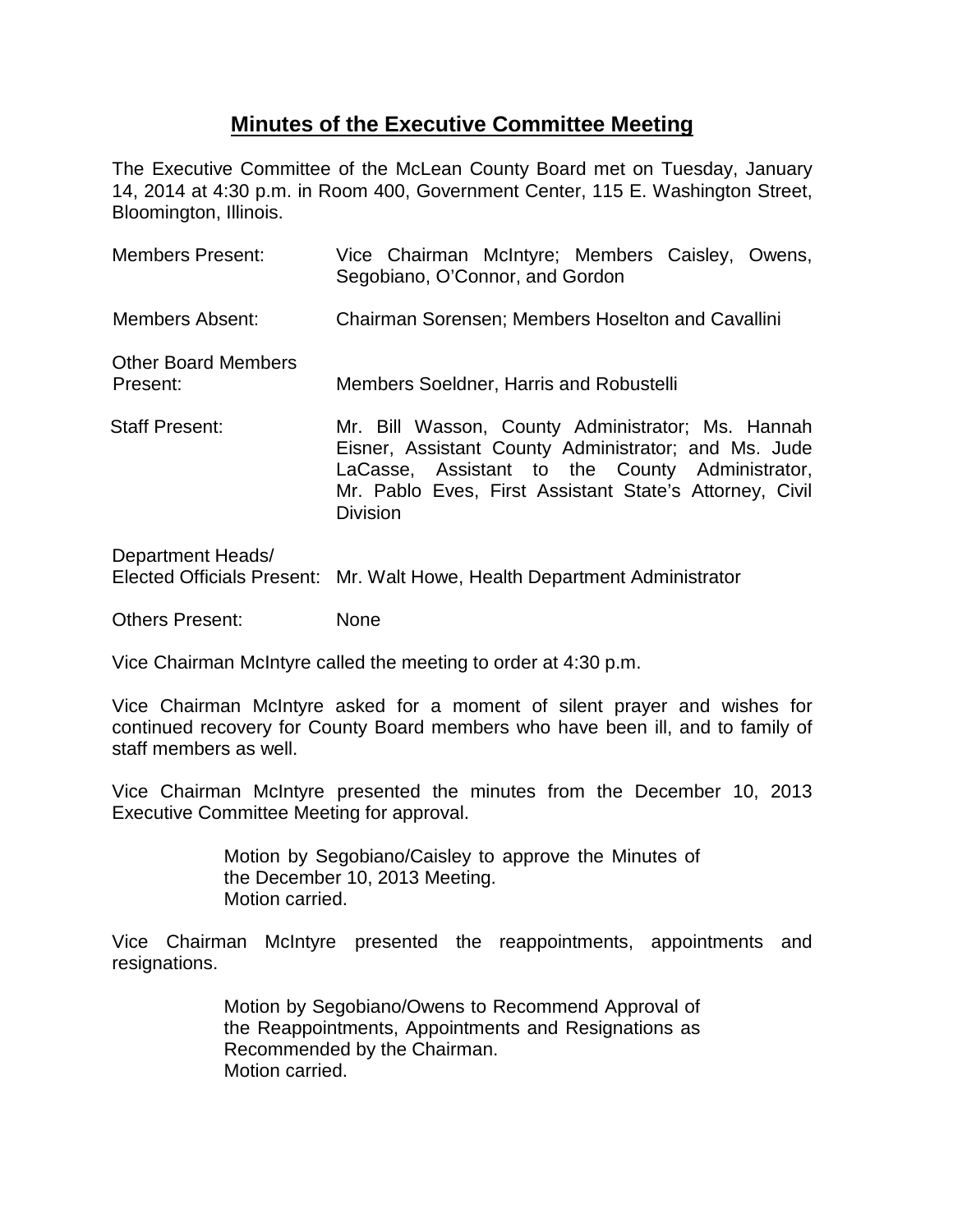Minutes of the Executive Committee January 14, 2014 Page Two

Vice Chairman McIntyre presented a request for approval of Anderson Legislative Consulting, Ltd. Agreement for Services – County Administrator's Office.

> Motion by Gordon/Caisley to Recommend Approval of Anderson Legislative Consulting, Ltd. Agreement for Services – County Administrator's Office.

Mr. Caisley asked if the Administration is happy with the results that Anderson Legislative Consulting has produced. Mr. Wasson replied that the County has been engaged with Anderson since 2001 and have been happy with their work.

Mr. Wasson advised that Anderson worked with the County on a variety of items:

- $\triangleright$  Reorganization of the Regional Office of Education Districts;
- $\triangleright$  Assist with County communication with administrative bodies and legislators on actions in Springfield;
- $\triangleright$  Assisted with work in coordination with other counties;
- $\triangleright$  Monitors and notifies the County of Legislation which may impact the County.

Mr. Wasson stated that this contract is the same rate of compensation that has been in place since 2010.

Mr. Caisley asked if Anderson has other clients whose interest is inconsistent with McLean County. Mr. Wasson replied that he is not aware of any.

Mr. Wasson indicated that, over the last several years, the County has been playing a lot of defense rather than offense to ensure that the County's powers and revenues are not eroded. He noted that Administration will bring a legislative packet to the Committee in February for review and adoption.

Vice Chairman McIntyre called for a vote on the motion.

Motion carried.

Vice Chairman McIntyre presented a request for approval of a Resolution to amend the Rules of the County Board of McLean County in regards to Committees – number, designation and members – Rules Subcommittee. He noted that this is an accommodation to help provide interim services for the County.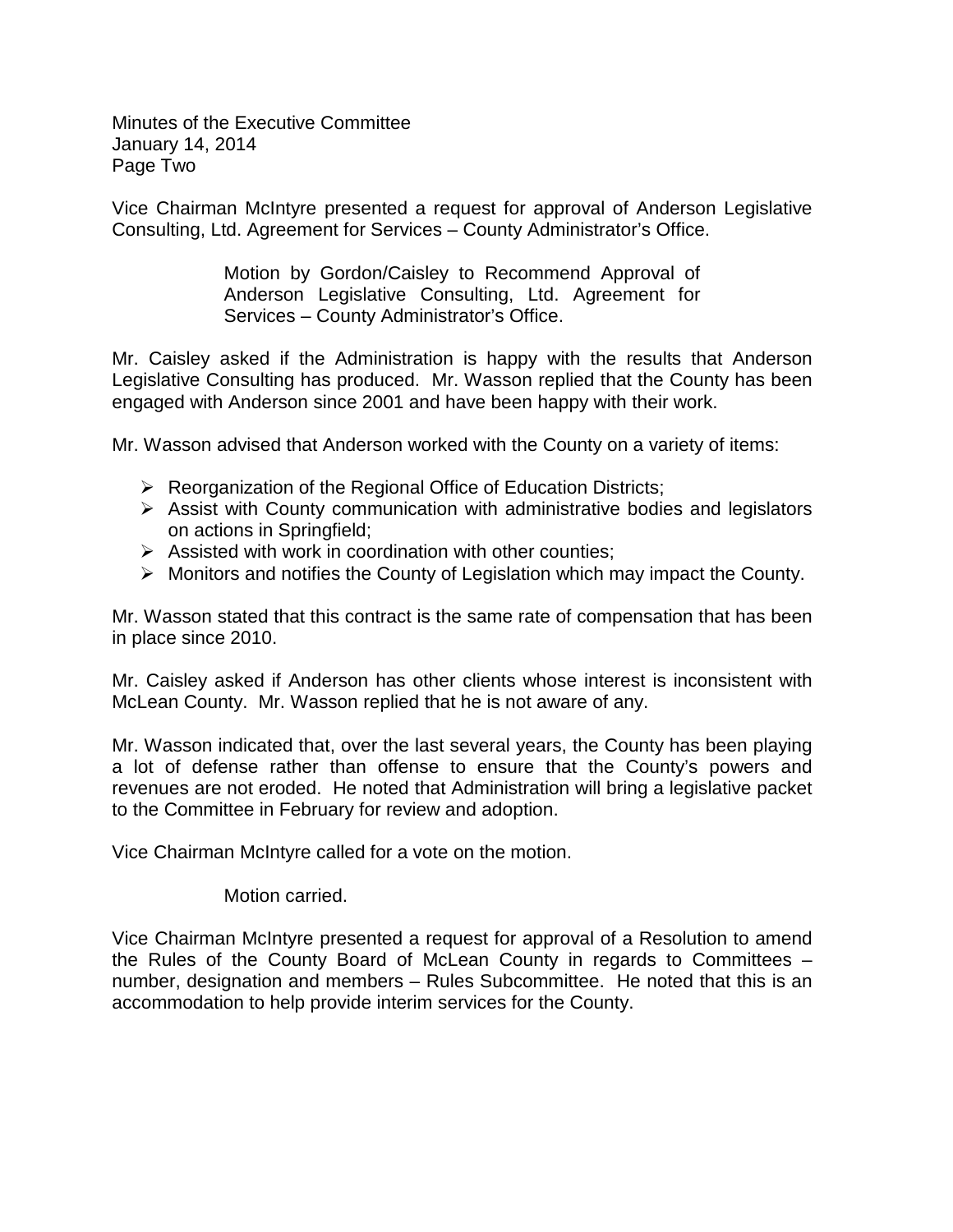Minutes of the Executive Committee January 14, 2014 Page Three

> Motion by Segobiano/Owens to Recommend Approval of a Resolution to Amend the Rules of the County Board of McLean County in Regards to Committees – Number, Designation and Membership – Rules Subcommittee. Motion carried.

Vice Chairman McIntyre presented a request for approval of McLean County Officials and Employees Ethics Ordinance – Ethics Commission of McLean County.

Mr. Pablo Eves, First Assistant State's Attorney, Civil Division, distributed a handout of the redline version of changes to those members who wished a copy.

> Motion by Owens/Caisley to Recommend Approval of McLean County Officials and Employees Ethics Ordinance – Ethics Commission of McLean County. Motion carried.

Vice Chairman McIntyre presented a request for approval of a Proclamation of the McLean County Board in recognition of Elmo and Eula Quinn/Quinn Service Station – County Administrator's Office. Mr. Segobiano stated that he would be happy to make a motion for this recognition of a local business and individual who has contributed so much to this community.

Mr. Robustelli advised that he introduced this Proclamation to recognize the contributions of Mr. and Mrs. Quinn who ran the Quinn Service Station for many years.

> Motion by Segobiano/Owens to Recommend Approval of a Proclamation of the McLean County Board in Recognition of Elmo and Eula Quinn/Quinn Service Station – County Administrator's office. Motion carried.

Mr. Stan Hoselton, Chairman, Transportation Committee was unable to attend the meeting. Mr. McIntyre advised that the Transportation Committee brings no items for action to the Executive Committee.

Vice Chairman McIntyre asked if there were any questions or comments. There were no questions.

Mr. Paul Segobiano, Chairman, Property Committee, advised that the Property Committee brings no items for action to the Executive Committee. He noted that a Stand-up Meeting will be held on Tuesday, January 21<sup>st</sup> to consider the request for approval of the RFP for a Needs Assessment and pre-Architectural Plan.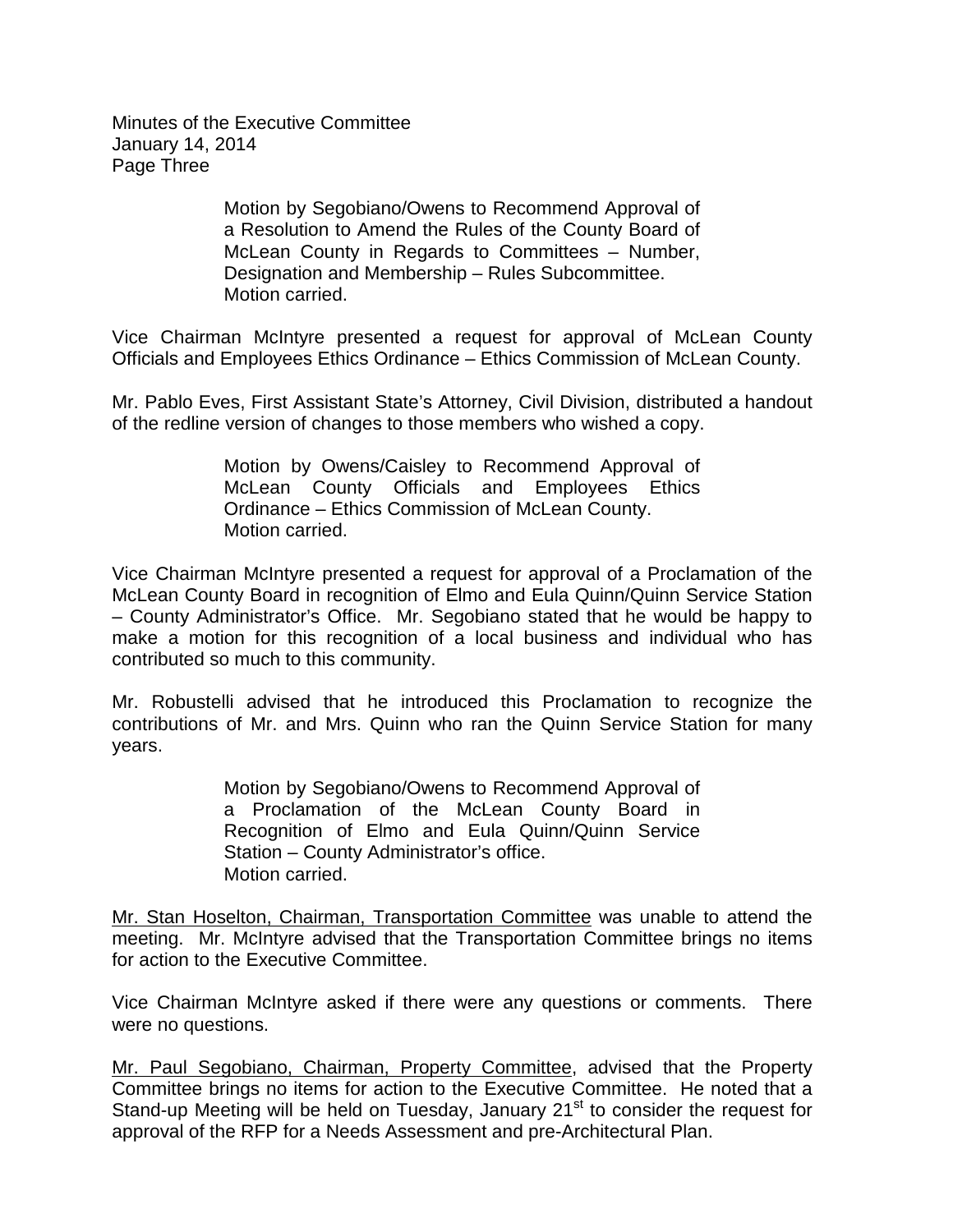Minutes of the Executive Committee January 14, 2014 Page Four

Vice Chairman McIntyre asked if there were any questions or comments. Hearing none, he thanked Mr. Segobiano.

Mr. William Caisley, Chairman, Justice Committee, advised that the Justice Committee brings no items for action to the Executive Committee. He indicated that several members of the Justice Committee attended the Board of Health Meeting last week and had a frank discussion with them regarding mental health issues.

Vice Chairman McIntyre asked if there were any questions or comments. Hearing none, he thanked Mr. Caisley.

Mr. Ben Owens, Chairman, Finance Committee**,** presented a request for approval of an Ordinance of the McLean County Board amending the 2014 Combined Appropriation and Budget Ordinance for Fund 0112 (Animal Control) – Health Department.

> Motion by Owens/Segobiano to Recommend Approval of an Ordinance of the McLean County Board Amending the 2014 Combined Appropriation and Budget Ordinance for Fund 0112 (Animal Control) – Health Department

Ms. O'Connor made a substitute motion that this item be sent back to Committee for further review. She asked that Animal Control take another month to provide more information on the cost of this project. Ms. O'Connor stated that Committee members have received phone calls from constituents and veterinarians expressing concerns that other counties should have been consulted regarding registration fees, and concerns about the actual cost to convert from the carbon monoxide chamber to the lethal injection method of euthanasia.

> Motion by O'Connor/Caisley to Recommend that this item be sent back to Committee for further Review.

Mr. Segobiano stated that he is going to oppose this motion because he believes that this item came out of Committee with due deliberation and it came to the Executive Committee with a positive vote. He indicated that community members have asked for this conversion for several months; the Finance Committee listened to them, and they have brought this recommendation to the Executive Committee.

Mr. Owens asked that Mr. Walt Howe, Health Department Administrator, be allowed to address the Committee.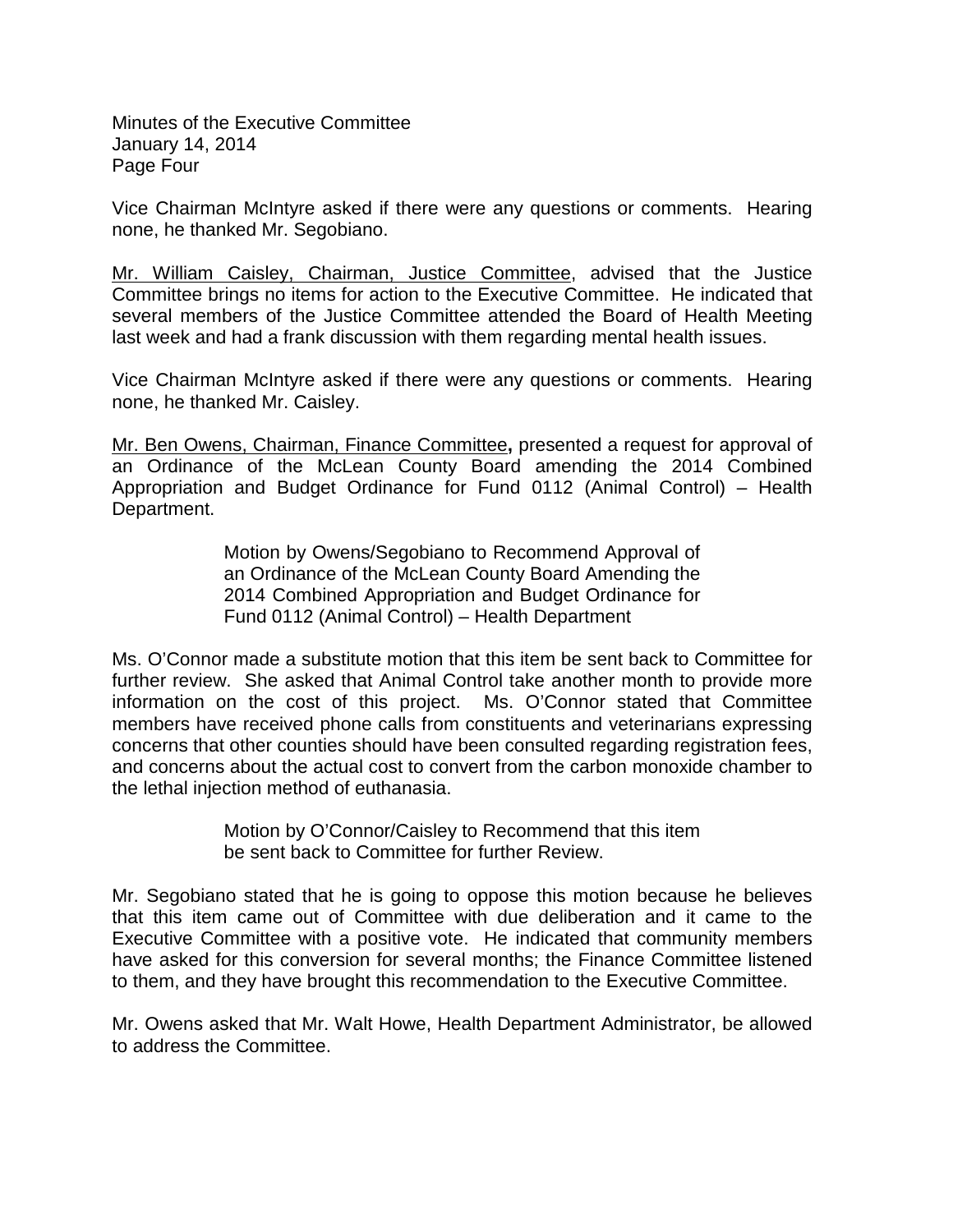Minutes of the Executive Committee January 14, 2014 Page Five

Mr. Howe stated that this issue has been discussed at length through a number of meetings. He indicated that the only thing included in this request is for one additional FTE, which is necessary to move towards a 100% traditional euthanasia process. Mr. Howe noted that this need was conveyed to the Finance Committee in previous meetings. He explained that this change will require more staff time to assist the veterinarian. Mr. Howe added that the Health Department took over the Animal Control Program in 1985 with the assumption that it would be a selfsupporting program via fees and contracts, and with no property tax resource support.

Mr. Owens asked if other counties were consulted on fees. Mr. Howe replied that other counties were consulted, including Sangamon and Champaign counties. He noted that other counties have a wide range of fees, with some higher and some lower than McLean County.

Ms. O'Connor asked if local veterinarians were contacted. Mr. Howe replied that the Animal Control works with a local vet community, which includes 15 local vets that were aware of this issue and the increase in fees. He added that there were no objections to this increase with the members in that community group.

Mr. Owens asked about grant monies. Mr. Howe stated that the U.S. Humane Society provided a grant of \$3,000 to assist with the purchase of equipment for this conversion process. Mr. Owens asked if the U.S. Human Society objected to the amount of money or purpose for the funds. Mr. Howe replied that the Humane Society provided what they had available at the end of the year for this conversion and may have provided more if it had been available.

Ms. Harris commented that she is glad that the carbon monoxide chamber has been abolished and applauded the on-line adoption information. She expressed concern that the number of animals euthanized by the County may be out of proportion with other counties and asked how it is determined that an animal needs to be euthanized. Mr. Howe responded that Animal Control does not have the ability that some humane organizations have to turn animals away. The Animal Shelter has to take every animal that is presented to it no matter the condition of the animal, including aggressive animals. Mr. Howe indicated that the Animal Shelter numbers are consistent with other organizations with a community of this size.

Mr. Soeldner expressed concern that the decision to convert to lethal injection, which precipitated the necessity to hire a full-time person and to purchase additional equipment, was determined by a vocal minority. He also pointed out that the carbon monoxide chamber was a safer method of euthanasia for Animal Control staff.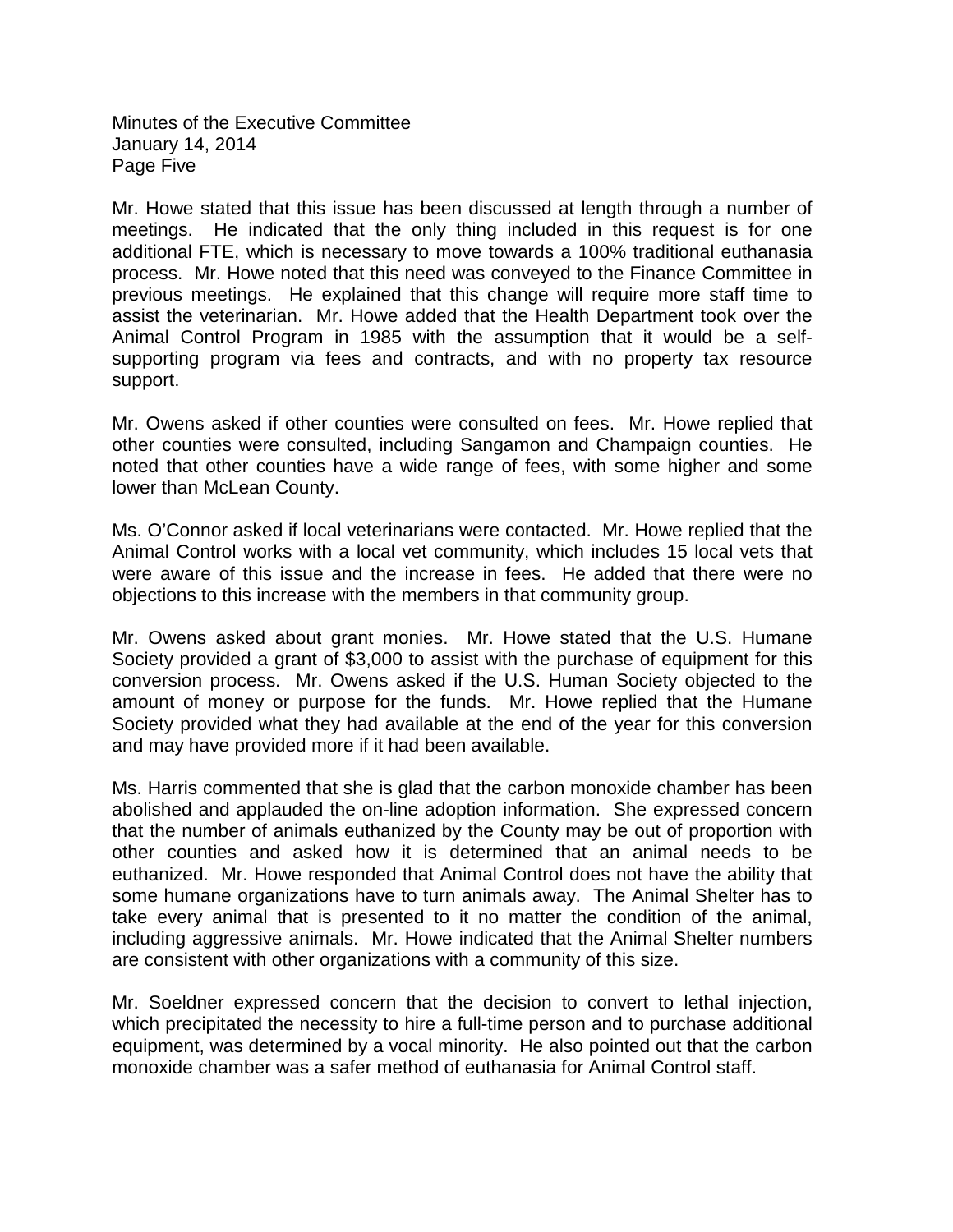Minutes of the Executive Committee January 14, 2014 Page Six

Mr. Owens expressed concern that if this conversion is not done properly, with additional training and necessary staff, there could be potential Workman's Comp costs. He stated that he believes this fee will offset some of that concern. Mr. Owens asked the Committee to not support the motion to send this back to Committee. He asked for a roll call vote on that motion.

Vice Chairman McIntyre called for the roll-call vote on the substitute motion.

| <b>Member Owens:</b> | No  |
|----------------------|-----|
| Member Gordon:       | No  |
| Member Segobiano:    | No  |
| Member O'Connor:     | Yes |
| Member Caisley:      | No  |

Vice Chairman McIntyre stated that the motion failed, and called for a motion on the original Resolution as presented.

Motion carried, with Member O'Connor voting "no."

Mr. Owens presented a request for approval of a Resolution Amending the Fiscal Year 2014 McLean County Full-Time Equivalent Position Resolution associated with an Ordinance to Amend the Fiscal Year 2014 Combined Appropriation and Budget Ordinance for Fund 0112 (Animal Control) – Health Department.

> Motion by Owens/O'Connor to Recommend Approval of a Resolution Amending the Fiscal Year 2014 McLean County Full-Time Equivalent Position Resolution Associated with an Ordinance to Amend the 2014 Combined Appropriation and Budget Ordinance for Fund 0112 (Animal Control) – Health Department Motion carried.

Mr. Owens presented a request for approval of Critical Personnel Hiring Requests – County Administrator's Office.

> Motion by Owens/Segobiano to Recommend Approval of Critical Personnel Hiring Requests – County Administrator's Office. Motion carried.

Mr. Owens thanked Mr. Howe for attending the meeting.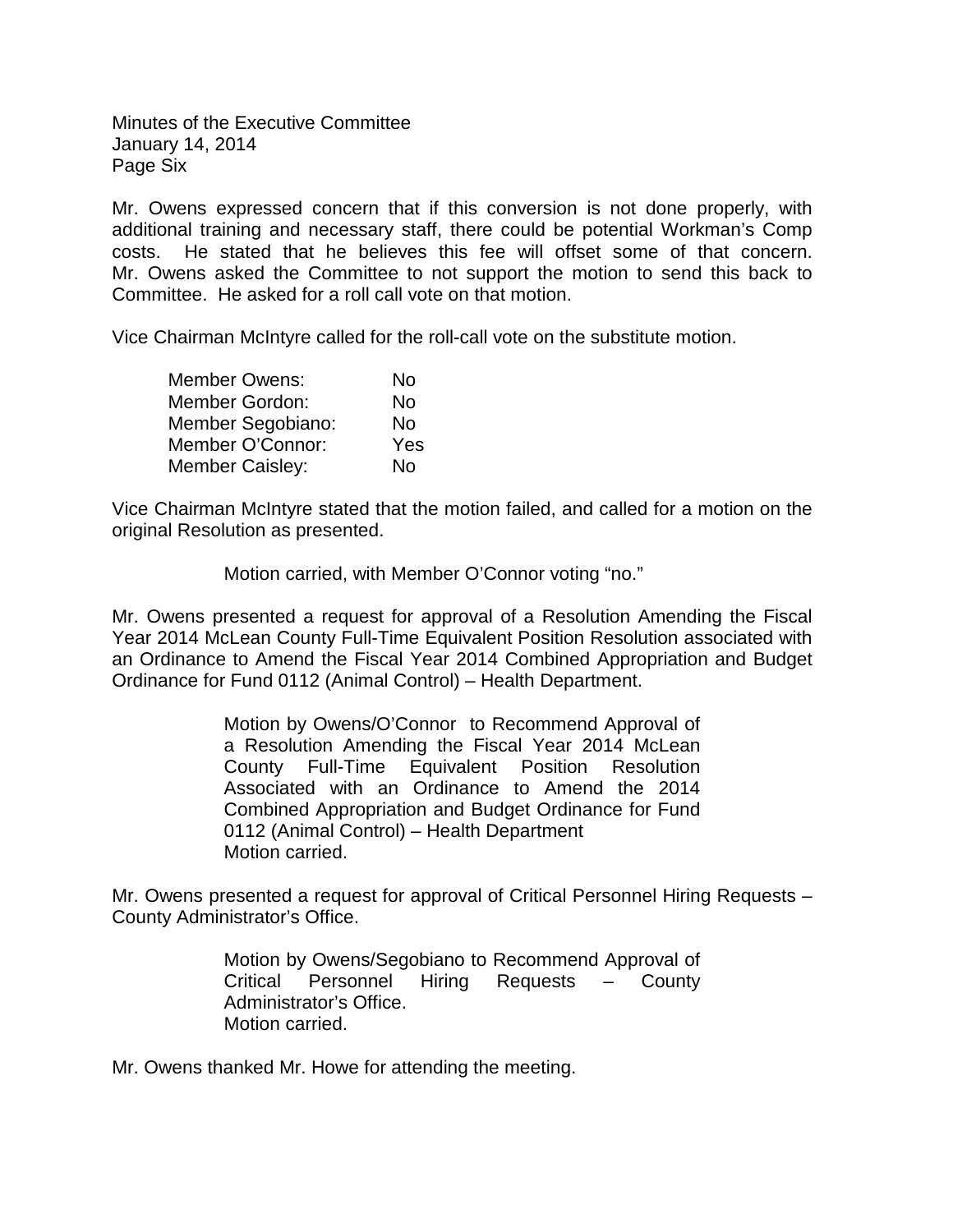Minutes of the Executive Committee January 14, 2014 Page Seven

Vice Chairman McIntyre asked if there were any additional questions or comments. Hearing none, he thanked Mr. Owens and Mr. Howe.

Mr. George Gordon, Chairman, Land Use and Development Committee, advised that the Land Use and Development Committee brings no items for action to the Executive Committee.

Vice Chairman McIntyre asked if there were any questions or comments. Hearing none, he thanked Mr. Gordon.

Vice Chairman McIntyre presented the December 31, 2013 bills and a transfer in the Information Technologies Department as recommended and transmitted by the County Auditor for payment. The Fund Total is \$125,491.87 and the Prepaid Total is the same.

> Motion by Owens/Caisley to recommend Approval of the Executive Committee bills and transfers for December 31, 2013 as presented to the Committee by the County Auditor.

Motion carried.